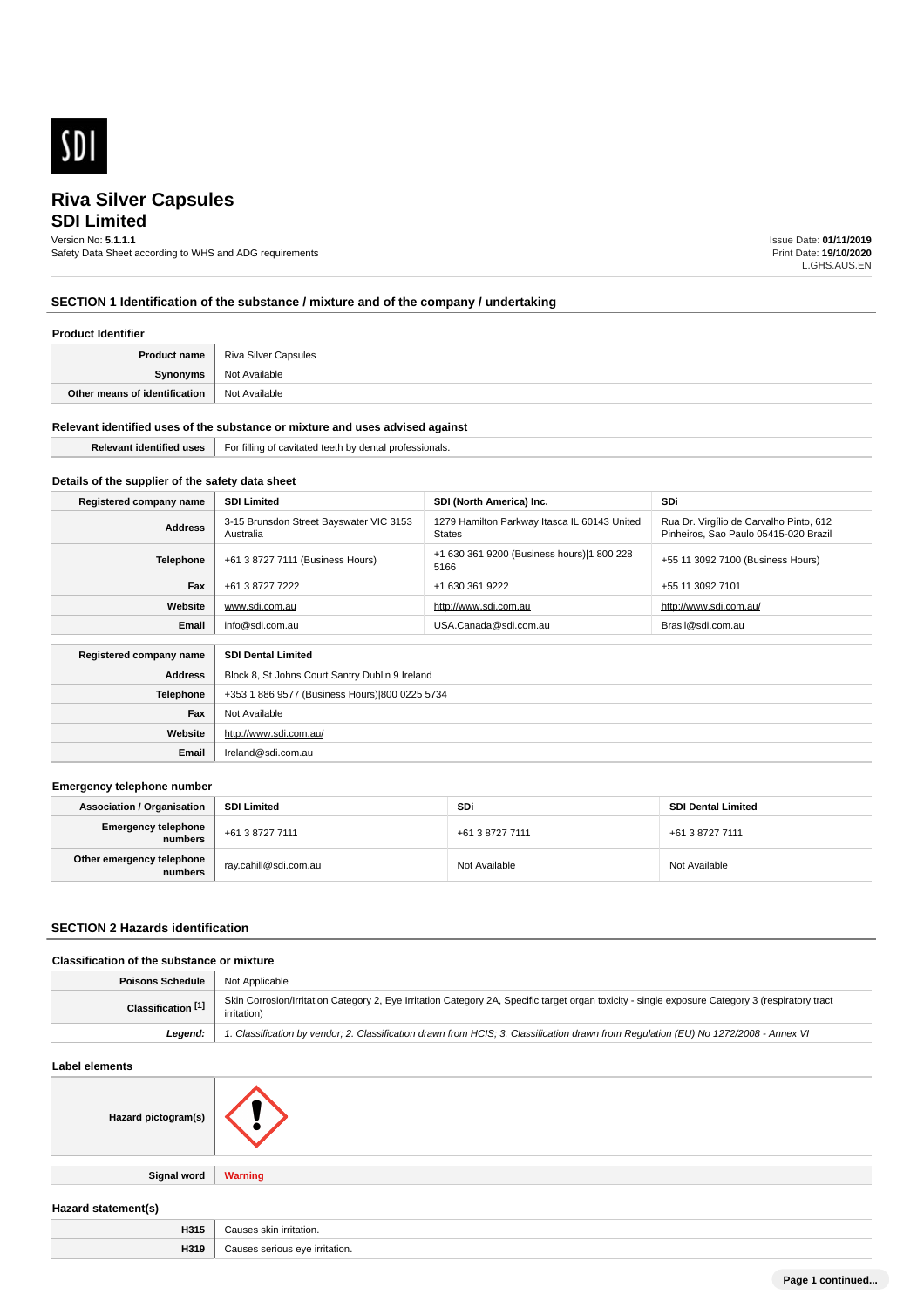**H335** May cause respiratory irritation.

#### **Precautionary statement(s) Prevention**

| P271 | Use only outdoors or in a well-ventilated area.                            |
|------|----------------------------------------------------------------------------|
| P261 | Avoid breathing mist/vapours/spray.                                        |
| P280 | Wear protective gloves/protective clothing/eye protection/face protection. |

## **Precautionary statement(s) Response**

| P321           | Specific treatment (see advice on this label).                                                                                   |
|----------------|----------------------------------------------------------------------------------------------------------------------------------|
| P362           | Take off contaminated clothing and wash before reuse.                                                                            |
| P305+P351+P338 | IF IN EYES: Rinse cautiously with water for several minutes. Remove contact lenses, if present and easy to do. Continue rinsing. |
| P312           | Call a POISON CENTER or doctor/physician if you feel unwell.                                                                     |
| P337+P313      | If eye irritation persists: Get medical advice/attention.                                                                        |
| P302+P352      | IF ON SKIN: Wash with plenty of water.                                                                                           |
| P304+P340      | IF INHALED: Remove victim to fresh air and keep at rest in a position comfortable for breathing.                                 |
| P332+P313      | If skin irritation occurs: Get medical advice/attention.                                                                         |

#### **Precautionary statement(s) Storage**

| __<br>____ | __                                                                    |
|------------|-----------------------------------------------------------------------|
| 2405       | ΠŊ                                                                    |
| P403+P233  | Store<br>. Keep container tightly closed.<br>مصوام امعاواناموردااوس د |
|            |                                                                       |

#### **Precautionary statement(s) Disposal**

**P501** Dispose of contents/container to authorised hazardous or special waste collection point in accordance with any local regulation.

# **SECTION 3 Composition / information on ingredients**

#### **Substances**

See section below for composition of Mixtures

#### **Mixtures**

| <b>CAS No</b> | %[weight] | Name                     |
|---------------|-----------|--------------------------|
| Not Available |           | Compartment 1 contains   |
| 9003-01-4     | 30        | acrylic acid homopolymer |
| 87-69-4       | 10        | tartaric acid            |
| Not Available |           | Compartment 2 contains   |
| Not Available | 40-60     | glass powder             |
| 9003-01-4     | < 10      | acrylic acid homopolymer |
| Not Available | $30 - 50$ | alloy powder             |

#### **SECTION 4 First aid measures**

#### **Description of first aid measures**

| <b>Eye Contact</b>  | If this product comes in contact with the eyes:<br>▶ Wash out immediately with fresh running water.<br>Ensure complete irrigation of the eye by keeping eyelids apart and away from eye and moving the eyelids by occasionally lifting the upper<br>and lower lids.<br>▶ Seek medical attention without delay; if pain persists or recurs seek medical attention.<br>Removal of contact lenses after an eye injury should only be undertaken by skilled personnel. |
|---------------------|--------------------------------------------------------------------------------------------------------------------------------------------------------------------------------------------------------------------------------------------------------------------------------------------------------------------------------------------------------------------------------------------------------------------------------------------------------------------|
| <b>Skin Contact</b> | If skin contact occurs:<br>Immediately remove all contaminated clothing, including footwear.<br>Flush skin and hair with running water (and soap if available).<br>Seek medical attention in event of irritation.                                                                                                                                                                                                                                                  |
| Inhalation          | If fumes or combustion products are inhaled remove from contaminated area.<br>Seek medical attention.                                                                                                                                                                                                                                                                                                                                                              |
| Ingestion           | Immediately give a glass of water.<br>First aid is not generally required. If in doubt, contact a Poisons Information Centre or a doctor.<br>Seek medical attention.                                                                                                                                                                                                                                                                                               |

#### **Indication of any immediate medical attention and special treatment needed**

Treat symptomatically.

# **SECTION 5 Firefighting measures**

**Extinguishing media**

Foam is generally ineffective.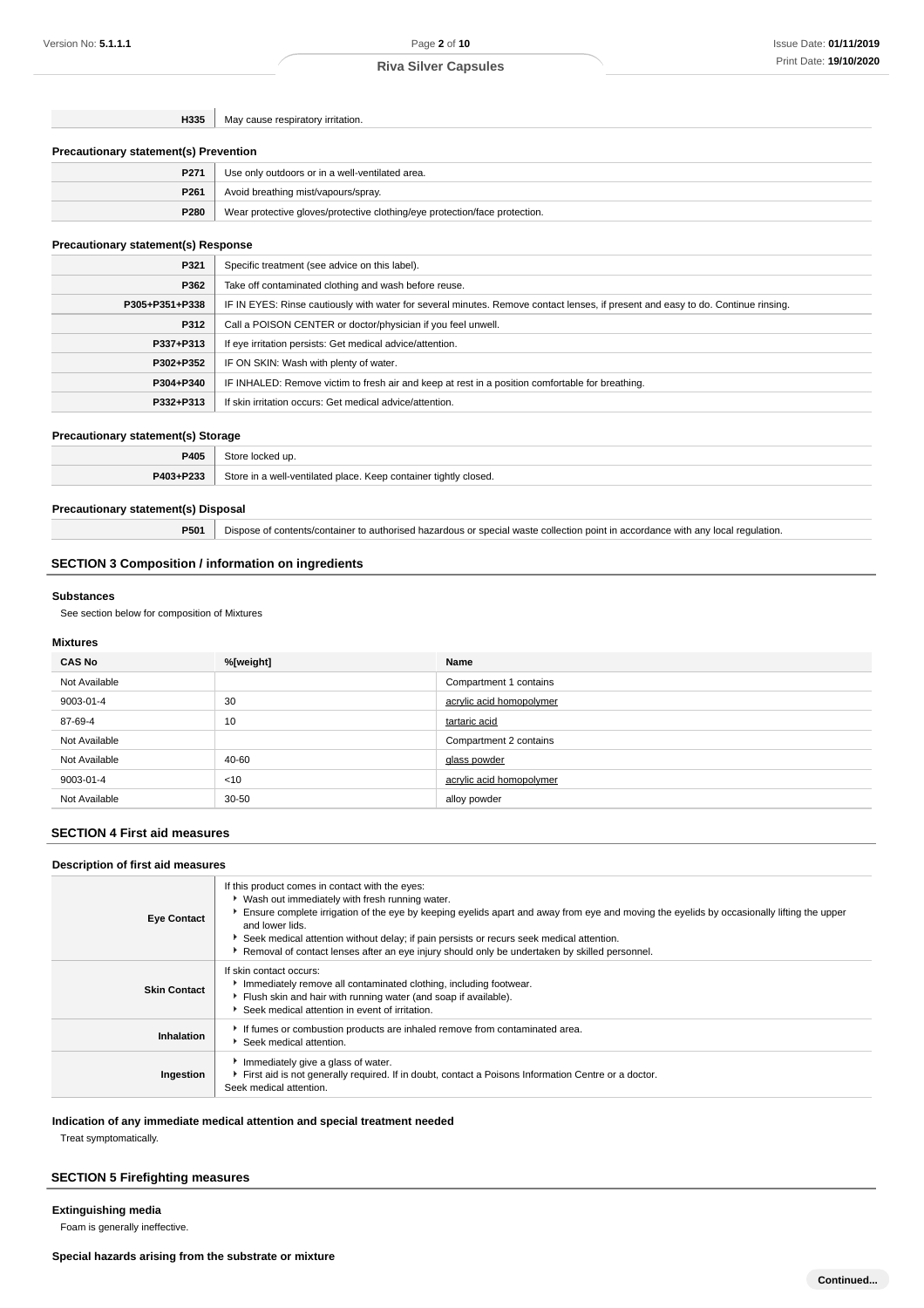| <b>Fire Incompatibility</b> | None known. |
|-----------------------------|-------------|
|-----------------------------|-------------|

#### **Advice for firefighters**

| unice in illeligille s       |                                                                                                                                                                                                                                                                                                                                                                                                                                                                                                                                                 |
|------------------------------|-------------------------------------------------------------------------------------------------------------------------------------------------------------------------------------------------------------------------------------------------------------------------------------------------------------------------------------------------------------------------------------------------------------------------------------------------------------------------------------------------------------------------------------------------|
| <b>Fire Fighting</b>         | Alert Fire Brigade and tell them location and nature of hazard.<br>▶ Wear breathing apparatus plus protective gloves.<br>Prevent, by any means available, spillage from entering drains or water courses.<br>► Use water delivered as a fine spray to control fire and cool adjacent area.<br>DO NOT approach containers suspected to be hot.<br>Cool fire exposed containers with water spray from a protected location.<br>If safe to do so, remove containers from path of fire.<br>Equipment should be thoroughly decontaminated after use. |
| <b>Fire/Explosion Hazard</b> | Combustible.<br>Slight fire hazard when exposed to heat or flame.<br>Heating may cause expansion or decomposition leading to violent rupture of containers.<br>• On combustion, may emit toxic fumes of carbon monoxide (CO).<br>May emit acrid smoke.<br>• Mists containing combustible materials may be explosive.<br>Combustion products include:<br>carbon dioxide (CO2)<br>other pyrolysis products typical of burning organic material.<br>May emit poisonous fumes.<br>May emit corrosive fumes.                                         |
| <b>HAZCHEM</b>               | Not Applicable                                                                                                                                                                                                                                                                                                                                                                                                                                                                                                                                  |
|                              |                                                                                                                                                                                                                                                                                                                                                                                                                                                                                                                                                 |

# **SECTION 6 Accidental release measures**

# **Personal precautions, protective equipment and emergency procedures**

See section 8

# **Environmental precautions**

See section 12

#### **Methods and material for containment and cleaning up**

| <b>Minor Spills</b> | Clean up all spills immediately.<br>Avoid contact with skin and eyes.<br>▶ Wear impervious gloves and safety goggles.<br>Trowel up/scrape up.<br>Place spilled material in clean, dry, sealed container.<br>Flush spill area with water.                                                                                                                                                                                                                                                                                                                                                                                                                                                                                                                                                                             |
|---------------------|----------------------------------------------------------------------------------------------------------------------------------------------------------------------------------------------------------------------------------------------------------------------------------------------------------------------------------------------------------------------------------------------------------------------------------------------------------------------------------------------------------------------------------------------------------------------------------------------------------------------------------------------------------------------------------------------------------------------------------------------------------------------------------------------------------------------|
| <b>Major Spills</b> | Clear area of personnel and move upwind.<br>Alert Fire Brigade and tell them location and nature of hazard.<br>▶ Wear breathing apparatus plus protective gloves.<br>▶ Prevent, by any means available, spillage from entering drains or water course.<br>Stop leak if safe to do so.<br>Contain spill with sand, earth or vermiculite.<br>▶ Collect recoverable product into labelled containers for recycling.<br>Neutralise/decontaminate residue (see Section 13 for specific agent).<br>Collect solid residues and seal in labelled drums for disposal.<br>▶ Wash area and prevent runoff into drains.<br>After clean up operations, decontaminate and launder all protective clothing and equipment before storing and re-using.<br>If contamination of drains or waterways occurs, advise emergency services. |

Personal Protective Equipment advice is contained in Section 8 of the SDS.

# **SECTION 7 Handling and storage**

# **Precautions for safe handling**

| Safe handling            | Avoid all personal contact, including inhalation.<br>▶ Wear protective clothing when risk of exposure occurs.<br>Use in a well-ventilated area.<br>Prevent concentration in hollows and sumps.<br>DO NOT enter confined spaces until atmosphere has been checked.<br>DO NOT allow material to contact humans, exposed food or food utensils.<br>Avoid contact with incompatible materials.<br>V When handling, <b>DO NOT</b> eat, drink or smoke.<br>▶ Keep containers securely sealed when not in use.<br>Avoid physical damage to containers.<br>Always wash hands with soap and water after handling.<br>• Work clothes should be laundered separately. Launder contaminated clothing before re-use.<br>Use good occupational work practice.<br>▶ Observe manufacturer's storage and handling recommendations contained within this SDS. |
|--------------------------|---------------------------------------------------------------------------------------------------------------------------------------------------------------------------------------------------------------------------------------------------------------------------------------------------------------------------------------------------------------------------------------------------------------------------------------------------------------------------------------------------------------------------------------------------------------------------------------------------------------------------------------------------------------------------------------------------------------------------------------------------------------------------------------------------------------------------------------------|
|                          | Atmosphere should be regularly checked against established exposure standards to ensure safe working conditions are maintained.                                                                                                                                                                                                                                                                                                                                                                                                                                                                                                                                                                                                                                                                                                             |
| <b>Other information</b> | Store between 5 and 25 deg. C.<br>Do not store in direct sunlight.<br>Store in a dry and well ventilated-area, away from heat and sunlight.                                                                                                                                                                                                                                                                                                                                                                                                                                                                                                                                                                                                                                                                                                 |

# **Conditions for safe storage, including any incompatibilities**

| Suitable container | <b>DO NOT</b> repack. Use containers supplied by manufacturer only.<br>► Check that containers are clearly labelled and free from leaks |
|--------------------|-----------------------------------------------------------------------------------------------------------------------------------------|
|--------------------|-----------------------------------------------------------------------------------------------------------------------------------------|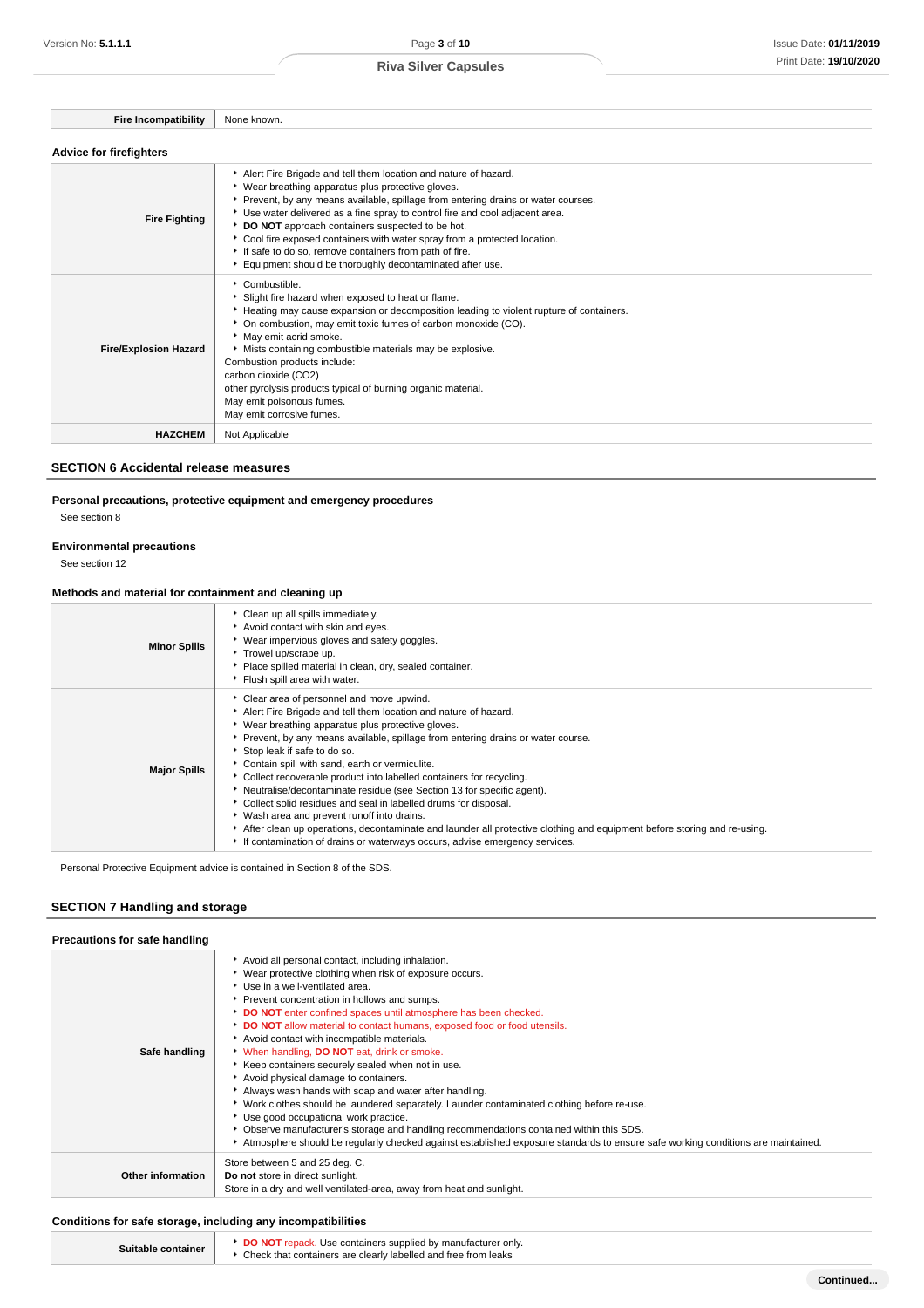#### **SECTION 8 Exposure controls / personal protection**

#### **Control parameters**

### **INGREDIENT DATA**

# **Emergency Limits**

| Ingredient               | <b>Material name</b> | TEEL-1         | TEEL-2              | TEEL-3    |
|--------------------------|----------------------|----------------|---------------------|-----------|
| tartaric acid            | Tartaric acid        | $1.6$ mg/m $3$ | $17 \text{ mg/m}$   | 100 mg/m3 |
| Ingredient               | <b>Original IDLH</b> |                | <b>Revised IDLH</b> |           |
| acrylic acid homopolymer | Not Available        |                | Not Available       |           |
| tartaric acid            | Not Available        |                | Not Available       |           |
| glass powder             | Not Available        |                | Not Available       |           |
| acrylic acid homopolymer | Not Available        |                | Not Available       |           |

#### **Occupational Exposure Banding**

| Ingredient               | <b>Occupational Exposure Band Rating</b>                                                                                                                                                                                                                                                 | <b>Occupational Exposure Band Limit</b> |
|--------------------------|------------------------------------------------------------------------------------------------------------------------------------------------------------------------------------------------------------------------------------------------------------------------------------------|-----------------------------------------|
| acrylic acid homopolymer |                                                                                                                                                                                                                                                                                          | ≤ 0.01 mg/m <sup>3</sup>                |
| tartaric acid            |                                                                                                                                                                                                                                                                                          | $\leq$ 0.01 mg/m <sup>3</sup>           |
| acrylic acid homopolymer |                                                                                                                                                                                                                                                                                          | $\leq 0.01$ mg/m <sup>3</sup>           |
| Notes:                   | Occupational exposure banding is a process of assigning chemicals into specific categories or bands based on a chemical's potency and the<br>adverse health outcomes associated with exposure. The output of this process is an occupational exposure band (OEB), which corresponds to a |                                         |

# **MATERIAL DATA**

#### **Exposure controls**

| Version No: <b>5.1.1.1</b>                               |                                                                                                                                                                                                                                                                                                                                                                        | Page 4 of 10                |                                                                                                                                                                                                                                                                                                                                                                                                                                                                                                                                                                                                                                                                                                                                                                                                                                                                                                    |                               | <b>Issue Date: 01/11/2</b>          |
|----------------------------------------------------------|------------------------------------------------------------------------------------------------------------------------------------------------------------------------------------------------------------------------------------------------------------------------------------------------------------------------------------------------------------------------|-----------------------------|----------------------------------------------------------------------------------------------------------------------------------------------------------------------------------------------------------------------------------------------------------------------------------------------------------------------------------------------------------------------------------------------------------------------------------------------------------------------------------------------------------------------------------------------------------------------------------------------------------------------------------------------------------------------------------------------------------------------------------------------------------------------------------------------------------------------------------------------------------------------------------------------------|-------------------------------|-------------------------------------|
|                                                          |                                                                                                                                                                                                                                                                                                                                                                        | <b>Riva Silver Capsules</b> |                                                                                                                                                                                                                                                                                                                                                                                                                                                                                                                                                                                                                                                                                                                                                                                                                                                                                                    |                               | Print Date: 19/10/2                 |
|                                                          |                                                                                                                                                                                                                                                                                                                                                                        |                             |                                                                                                                                                                                                                                                                                                                                                                                                                                                                                                                                                                                                                                                                                                                                                                                                                                                                                                    |                               |                                     |
| Storage incompatibility                                  | None known                                                                                                                                                                                                                                                                                                                                                             |                             |                                                                                                                                                                                                                                                                                                                                                                                                                                                                                                                                                                                                                                                                                                                                                                                                                                                                                                    |                               |                                     |
| <b>SECTION 8 Exposure controls / personal protection</b> |                                                                                                                                                                                                                                                                                                                                                                        |                             |                                                                                                                                                                                                                                                                                                                                                                                                                                                                                                                                                                                                                                                                                                                                                                                                                                                                                                    |                               |                                     |
| <b>Control parameters</b>                                |                                                                                                                                                                                                                                                                                                                                                                        |                             |                                                                                                                                                                                                                                                                                                                                                                                                                                                                                                                                                                                                                                                                                                                                                                                                                                                                                                    |                               |                                     |
| <b>Occupational Exposure Limits (OEL)</b>                |                                                                                                                                                                                                                                                                                                                                                                        |                             |                                                                                                                                                                                                                                                                                                                                                                                                                                                                                                                                                                                                                                                                                                                                                                                                                                                                                                    |                               |                                     |
| <b>INGREDIENT DATA</b>                                   |                                                                                                                                                                                                                                                                                                                                                                        |                             |                                                                                                                                                                                                                                                                                                                                                                                                                                                                                                                                                                                                                                                                                                                                                                                                                                                                                                    |                               |                                     |
| Not Available                                            |                                                                                                                                                                                                                                                                                                                                                                        |                             |                                                                                                                                                                                                                                                                                                                                                                                                                                                                                                                                                                                                                                                                                                                                                                                                                                                                                                    |                               |                                     |
| <b>Emergency Limits</b>                                  |                                                                                                                                                                                                                                                                                                                                                                        |                             |                                                                                                                                                                                                                                                                                                                                                                                                                                                                                                                                                                                                                                                                                                                                                                                                                                                                                                    |                               |                                     |
| Ingredient                                               | <b>Material name</b>                                                                                                                                                                                                                                                                                                                                                   | TEEL-1                      | TEEL-2                                                                                                                                                                                                                                                                                                                                                                                                                                                                                                                                                                                                                                                                                                                                                                                                                                                                                             | TEEL-3                        |                                     |
| tartaric acid                                            | Tartaric acid                                                                                                                                                                                                                                                                                                                                                          | $1.6$ mg/m $3$              | $17 \text{ mg/m}$ 3                                                                                                                                                                                                                                                                                                                                                                                                                                                                                                                                                                                                                                                                                                                                                                                                                                                                                | 100 mg/m3                     |                                     |
|                                                          |                                                                                                                                                                                                                                                                                                                                                                        |                             |                                                                                                                                                                                                                                                                                                                                                                                                                                                                                                                                                                                                                                                                                                                                                                                                                                                                                                    |                               |                                     |
| Ingredient                                               | <b>Original IDLH</b>                                                                                                                                                                                                                                                                                                                                                   |                             | <b>Revised IDLH</b>                                                                                                                                                                                                                                                                                                                                                                                                                                                                                                                                                                                                                                                                                                                                                                                                                                                                                |                               |                                     |
| acrylic acid homopolymer                                 | Not Available                                                                                                                                                                                                                                                                                                                                                          |                             | Not Available                                                                                                                                                                                                                                                                                                                                                                                                                                                                                                                                                                                                                                                                                                                                                                                                                                                                                      |                               |                                     |
| tartaric acid                                            | Not Available                                                                                                                                                                                                                                                                                                                                                          |                             | Not Available                                                                                                                                                                                                                                                                                                                                                                                                                                                                                                                                                                                                                                                                                                                                                                                                                                                                                      |                               |                                     |
| glass powder                                             | Not Available                                                                                                                                                                                                                                                                                                                                                          |                             | Not Available                                                                                                                                                                                                                                                                                                                                                                                                                                                                                                                                                                                                                                                                                                                                                                                                                                                                                      |                               |                                     |
| acrylic acid homopolymer                                 | Not Available                                                                                                                                                                                                                                                                                                                                                          |                             | Not Available                                                                                                                                                                                                                                                                                                                                                                                                                                                                                                                                                                                                                                                                                                                                                                                                                                                                                      |                               |                                     |
| <b>Occupational Exposure Banding</b>                     |                                                                                                                                                                                                                                                                                                                                                                        |                             |                                                                                                                                                                                                                                                                                                                                                                                                                                                                                                                                                                                                                                                                                                                                                                                                                                                                                                    |                               |                                     |
| Ingredient                                               | <b>Occupational Exposure Band Rating</b>                                                                                                                                                                                                                                                                                                                               |                             | <b>Occupational Exposure Band Limit</b>                                                                                                                                                                                                                                                                                                                                                                                                                                                                                                                                                                                                                                                                                                                                                                                                                                                            |                               |                                     |
| acrylic acid homopolymer                                 | Ε                                                                                                                                                                                                                                                                                                                                                                      |                             | $\leq$ 0.01 mg/m <sup>3</sup>                                                                                                                                                                                                                                                                                                                                                                                                                                                                                                                                                                                                                                                                                                                                                                                                                                                                      |                               |                                     |
| tartaric acid                                            | E                                                                                                                                                                                                                                                                                                                                                                      |                             | $\leq$ 0.01 mg/m <sup>3</sup>                                                                                                                                                                                                                                                                                                                                                                                                                                                                                                                                                                                                                                                                                                                                                                                                                                                                      |                               |                                     |
| acrylic acid homopolymer                                 | E                                                                                                                                                                                                                                                                                                                                                                      |                             | $\leq$ 0.01 mg/m <sup>3</sup>                                                                                                                                                                                                                                                                                                                                                                                                                                                                                                                                                                                                                                                                                                                                                                                                                                                                      |                               |                                     |
| Notes:                                                   | range of exposure concentrations that are expected to protect worker health.                                                                                                                                                                                                                                                                                           |                             | Occupational exposure banding is a process of assigning chemicals into specific categories or bands based on a chemical's potency and the<br>adverse health outcomes associated with exposure. The output of this process is an occupational exposure band (OEB), which corresponds to a                                                                                                                                                                                                                                                                                                                                                                                                                                                                                                                                                                                                           |                               |                                     |
| <b>MATERIAL DATA</b>                                     |                                                                                                                                                                                                                                                                                                                                                                        |                             |                                                                                                                                                                                                                                                                                                                                                                                                                                                                                                                                                                                                                                                                                                                                                                                                                                                                                                    |                               |                                     |
| <b>Exposure controls</b>                                 |                                                                                                                                                                                                                                                                                                                                                                        |                             |                                                                                                                                                                                                                                                                                                                                                                                                                                                                                                                                                                                                                                                                                                                                                                                                                                                                                                    |                               |                                     |
|                                                          | The basic types of engineering controls are:<br>Process controls which involve changing the way a job activity or process is done to reduce the risk.<br>ventilation system must match the particular process and chemical or contaminant in use.<br>Employers may need to use multiple types of controls to prevent employee overexposure.<br>remove the contaminant. |                             | Enclosure and/or isolation of emission source which keeps a selected hazard "physically" away from the worker and ventilation that strategically<br>"adds" and "removes" air in the work environment. Ventilation can remove or dilute an air contaminant if designed properly. The design of a<br>General exhaust is adequate under normal operating conditions. Local exhaust ventilation may be required in special circumstances. If risk of<br>overexposure exists, wear approved respirator. Supplied-air type respirator may be required in special circumstances. Correct fit is essential to<br>ensure adequate protection. Provide adequate ventilation in warehouses and enclosed storage areas. Air contaminants generated in the<br>workplace possess varying "escape" velocities which, in turn, determine the "capture velocities" of fresh circulating air required to effectively |                               | Air Speed:                          |
|                                                          | Type of Contaminant:                                                                                                                                                                                                                                                                                                                                                   |                             | $0.25 - 0.5$ m/s                                                                                                                                                                                                                                                                                                                                                                                                                                                                                                                                                                                                                                                                                                                                                                                                                                                                                   |                               |                                     |
|                                                          | solvent, vapours, degreasing etc., evaporating from tank (in still air).                                                                                                                                                                                                                                                                                               |                             |                                                                                                                                                                                                                                                                                                                                                                                                                                                                                                                                                                                                                                                                                                                                                                                                                                                                                                    | (50-100 f/min)                |                                     |
| Appropriate engineering                                  | aerosols, fumes from pouring operations, intermittent container filling, low speed conveyer transfers, welding, spray<br>drift, plating acid fumes, pickling (released at low velocity into zone of active generation)                                                                                                                                                 |                             |                                                                                                                                                                                                                                                                                                                                                                                                                                                                                                                                                                                                                                                                                                                                                                                                                                                                                                    | 0.5-1 m/s (100-200<br>f/min.) |                                     |
| controls                                                 | direct spray, spray painting in shallow booths, drum filling, conveyer loading, crusher dusts, gas discharge (active<br>generation into zone of rapid air motion)                                                                                                                                                                                                      |                             | 1-2.5 m/s (200-500<br>$f/min.$ )                                                                                                                                                                                                                                                                                                                                                                                                                                                                                                                                                                                                                                                                                                                                                                                                                                                                   |                               |                                     |
|                                                          | very high rapid air motion)<br>Within each range the appropriate value depends on:                                                                                                                                                                                                                                                                                     |                             | grinding, abrasive blasting, tumbling, high speed wheel generated dusts (released at high initial velocity into zone of                                                                                                                                                                                                                                                                                                                                                                                                                                                                                                                                                                                                                                                                                                                                                                            |                               | $2.5 - 10$ m/s<br>(500-2000 f/min.) |
|                                                          | Lower end of the range                                                                                                                                                                                                                                                                                                                                                 |                             | Upper end of the range                                                                                                                                                                                                                                                                                                                                                                                                                                                                                                                                                                                                                                                                                                                                                                                                                                                                             |                               |                                     |
|                                                          | 1: Room air currents minimal or favourable to capture                                                                                                                                                                                                                                                                                                                  |                             | 1: Disturbing room air currents                                                                                                                                                                                                                                                                                                                                                                                                                                                                                                                                                                                                                                                                                                                                                                                                                                                                    |                               |                                     |
|                                                          | 2: Contaminants of low toxicity or of nuisance value only.                                                                                                                                                                                                                                                                                                             |                             | 2: Contaminants of high toxicity                                                                                                                                                                                                                                                                                                                                                                                                                                                                                                                                                                                                                                                                                                                                                                                                                                                                   |                               |                                     |
|                                                          | 3: Intermittent, low production.<br>3: High production, heavy use                                                                                                                                                                                                                                                                                                      |                             |                                                                                                                                                                                                                                                                                                                                                                                                                                                                                                                                                                                                                                                                                                                                                                                                                                                                                                    |                               |                                     |
|                                                          | 4: Large hood or large air mass in motion<br>4: Small hood-local control only                                                                                                                                                                                                                                                                                          |                             |                                                                                                                                                                                                                                                                                                                                                                                                                                                                                                                                                                                                                                                                                                                                                                                                                                                                                                    |                               |                                     |
|                                                          | more when extraction systems are installed or used.                                                                                                                                                                                                                                                                                                                    |                             | Simple theory shows that air velocity falls rapidly with distance away from the opening of a simple extraction pipe. Velocity generally decreases<br>with the square of distance from the extraction point (in simple cases). Therefore the air speed at the extraction point should be adjusted,<br>accordingly, after reference to distance from the contaminating source. The air velocity at the extraction fan, for example, should be a minimum of<br>1-2 m/s (200-400 f/min) for extraction of solvents generated in a tank 2 meters distant from the extraction point. Other mechanical considerations,<br>producing performance deficits within the extraction apparatus, make it essential that theoretical air velocities are multiplied by factors of 10 or                                                                                                                            |                               |                                     |
| <b>Personal protection</b>                               | Ship 17                                                                                                                                                                                                                                                                                                                                                                |                             |                                                                                                                                                                                                                                                                                                                                                                                                                                                                                                                                                                                                                                                                                                                                                                                                                                                                                                    |                               |                                     |

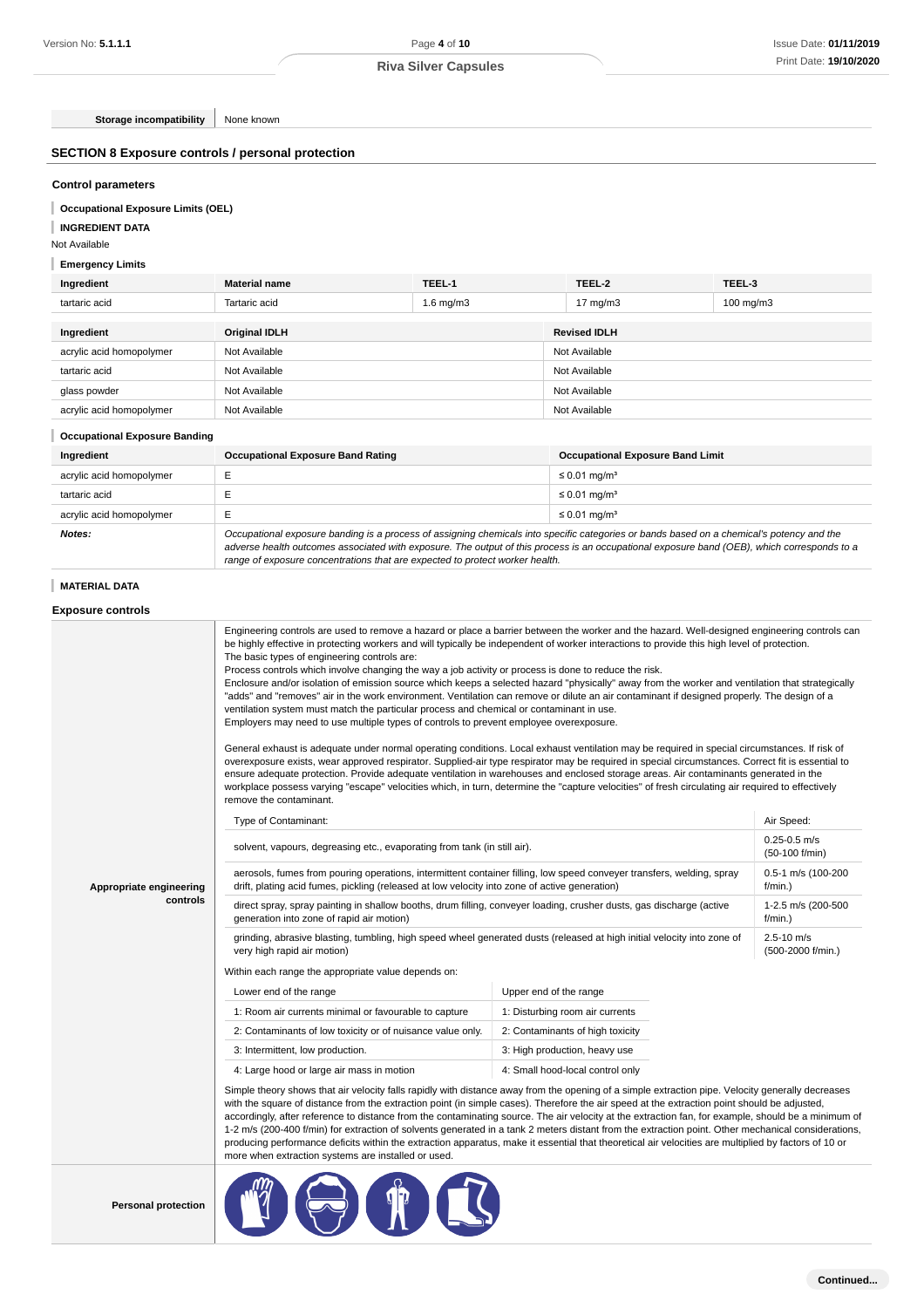| Eye and face protection | Safety glasses with side shields.<br>Chemical goggles.<br>▶ Contact lenses may pose a special hazard; soft contact lenses may absorb and concentrate irritants. A written policy document, describing<br>the wearing of lenses or restrictions on use, should be created for each workplace or task. This should include a review of lens absorption<br>and adsorption for the class of chemicals in use and an account of injury experience. Medical and first-aid personnel should be trained in<br>their removal and suitable equipment should be readily available. In the event of chemical exposure, begin eye irrigation immediately and<br>remove contact lens as soon as practicable. Lens should be removed at the first signs of eye redness or irritation - lens should be removed in<br>a clean environment only after workers have washed hands thoroughly. [CDC NIOSH Current Intelligence Bulletin 59], [AS/NZS 1336 or<br>national equivalent] |
|-------------------------|-----------------------------------------------------------------------------------------------------------------------------------------------------------------------------------------------------------------------------------------------------------------------------------------------------------------------------------------------------------------------------------------------------------------------------------------------------------------------------------------------------------------------------------------------------------------------------------------------------------------------------------------------------------------------------------------------------------------------------------------------------------------------------------------------------------------------------------------------------------------------------------------------------------------------------------------------------------------|
| <b>Skin protection</b>  | See Hand protection below                                                                                                                                                                                                                                                                                                                                                                                                                                                                                                                                                                                                                                                                                                                                                                                                                                                                                                                                       |
| Hands/feet protection   | ▶ Wear chemical protective gloves, e.g. PVC.<br>▶ Wear safety footwear or safety gumboots, e.g. Rubber<br>Rubber Gloves                                                                                                                                                                                                                                                                                                                                                                                                                                                                                                                                                                                                                                                                                                                                                                                                                                         |
| <b>Body protection</b>  | See Other protection below                                                                                                                                                                                                                                                                                                                                                                                                                                                                                                                                                                                                                                                                                                                                                                                                                                                                                                                                      |
| Other protection        | • Overalls.<br>P.V.C apron.<br>Barrier cream.<br>Skin cleansing cream.<br>Eye wash unit.                                                                                                                                                                                                                                                                                                                                                                                                                                                                                                                                                                                                                                                                                                                                                                                                                                                                        |

# **SECTION 9 Physical and chemical properties**

# **Information on basic physical and chemical properties**

| Appearance                                      | Smooth, light-grey coloured paste with slightly characteristic odour, partially mixes with water. |                                                   |                |
|-------------------------------------------------|---------------------------------------------------------------------------------------------------|---------------------------------------------------|----------------|
|                                                 |                                                                                                   |                                                   |                |
| <b>Physical state</b>                           | Non Slump Paste                                                                                   | Relative density (Water = 1)                      | 1.0            |
| Odour                                           | Not Available                                                                                     | <b>Partition coefficient n-octanol</b><br>/ water | Not Available  |
| <b>Odour threshold</b>                          | Not Available                                                                                     | Auto-ignition temperature (°C)                    | Not Available  |
| pH (as supplied)                                | Not Available                                                                                     | <b>Decomposition temperature</b>                  | Not Available  |
| Melting point / freezing point<br>(°C)          | Not Available                                                                                     | Viscosity (cSt)                                   | Not Available  |
| Initial boiling point and boiling<br>range (°C) | Not Available                                                                                     | Molecular weight (g/mol)                          | Not Applicable |
| Flash point (°C)                                | Not Available                                                                                     | <b>Taste</b>                                      | Not Available  |
| <b>Evaporation rate</b>                         | Not Available                                                                                     | <b>Explosive properties</b>                       | Not Available  |
| Flammability                                    | Not Available                                                                                     | <b>Oxidising properties</b>                       | Not Available  |
| Upper Explosive Limit (%)                       | Not Available                                                                                     | Surface Tension (dyn/cm or<br>mN/m                | Not Available  |
| Lower Explosive Limit (%)                       | Not Available                                                                                     | <b>Volatile Component (%vol)</b>                  | Not Available  |
| Vapour pressure (kPa)                           | Not Available                                                                                     | Gas group                                         | Not Available  |
| Solubility in water                             | Partly miscible                                                                                   | pH as a solution (1%)                             | Not Available  |
| Vapour density $(Air = 1)$                      | Not Available                                                                                     | VOC g/L                                           | Not Available  |

# **SECTION 10 Stability and reactivity**

| Reactivity                                 | See section 7                                                             |
|--------------------------------------------|---------------------------------------------------------------------------|
| <b>Chemical stability</b>                  | Product is considered stable and hazardous polymerisation will not occur. |
| Possibility of hazardous<br>reactions      | See section 7                                                             |
| <b>Conditions to avoid</b>                 | See section 7                                                             |
| Incompatible materials                     | See section 7                                                             |
| <b>Hazardous decomposition</b><br>products | See section 5                                                             |

# **SECTION 11 Toxicological information**

# **Information on toxicological effects**

| Inhaled             | Evidence shows, or practical experience predicts, that the material produces irritation of the respiratory system, in a substantial number of<br>individuals, following inhalation. In contrast to most organs, the lung is able to respond to a chemical insult by first removing or neutralising the<br>irritant and then repairing the damage. The repair process, which initially evolved to protect mammalian lungs from foreign matter and antigens,<br>may however, produce further lung damage resulting in the impairment of gas exchange, the primary function of the lungs. Respiratory tract<br>irritation often results in an inflammatory response involving the recruitment and activation of many cell types, mainly derived from the vascular<br>system. |
|---------------------|---------------------------------------------------------------------------------------------------------------------------------------------------------------------------------------------------------------------------------------------------------------------------------------------------------------------------------------------------------------------------------------------------------------------------------------------------------------------------------------------------------------------------------------------------------------------------------------------------------------------------------------------------------------------------------------------------------------------------------------------------------------------------|
| Ingestion           | Accidental ingestion of the material may be damaging to the health of the individual.                                                                                                                                                                                                                                                                                                                                                                                                                                                                                                                                                                                                                                                                                     |
| <b>Skin Contact</b> | Evidence exists, or practical experience predicts, that the material either produces inflammation of the skin in a substantial number of individuals<br>following direct contact, and/or produces significant inflammation when applied to the healthy intact skin of animals, for up to four hours, such<br>inflammation being present twenty-four hours or more after the end of the exposure period. Skin irritation may also be present after prolonged or<br>repeated exposure; this may result in a form of contact dermatitis (nonallergic). The dermatitis is often characterised by skin redness (erythema)<br>and swelling (oedema) which may progress to blistering (vesiculation), scaling and thickening of the epidermis. At the microscopic level there    |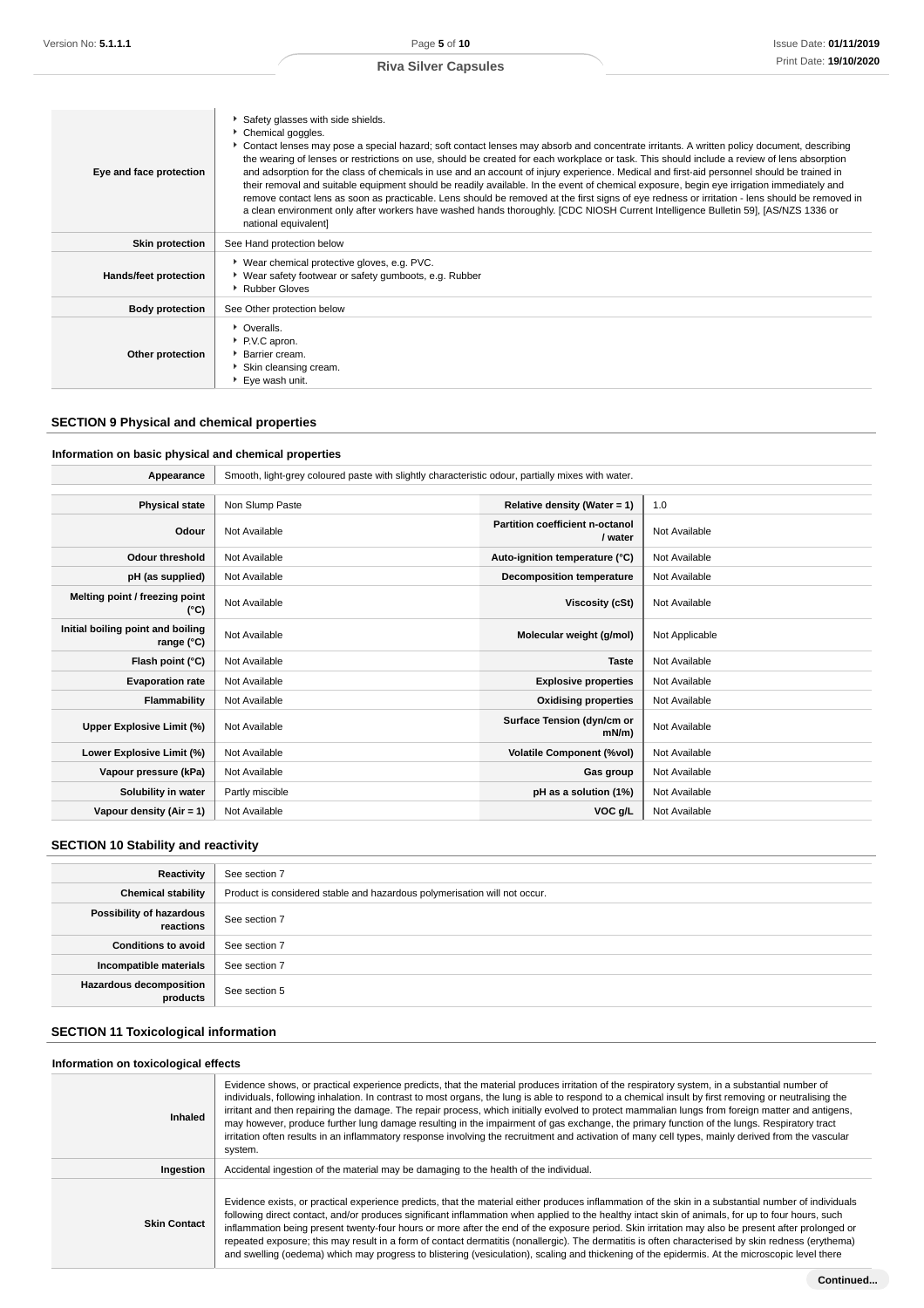|                             | may be intercellular oedema of the spongy layer of the skin (spongiosis) and intracellular oedema of the epidermis.<br>The material may accentuate any pre-existing dermatitis condition<br>Open cuts, abraded or irritated skin should not be exposed to this material<br>Examine the skin prior to the use of the material and ensure that any external damage is suitably protected.                                                                                                                                                           | Entry into the blood-stream through, for example, cuts, abrasions, puncture wounds or lesions, may produce systemic injury with harmful effects. |  |
|-----------------------------|---------------------------------------------------------------------------------------------------------------------------------------------------------------------------------------------------------------------------------------------------------------------------------------------------------------------------------------------------------------------------------------------------------------------------------------------------------------------------------------------------------------------------------------------------|--------------------------------------------------------------------------------------------------------------------------------------------------|--|
| Eye                         | Evidence exists, or practical experience predicts, that the material may cause eye irritation in a substantial number of individuals and/or may<br>produce significant ocular lesions which are present twenty-four hours or more after instillation into the eye(s) of experimental animals.<br>Repeated or prolonged eye contact may cause inflammation characterised by temporary redness (similar to windburn) of the conjunctiva<br>(conjunctivitis); temporary impairment of vision and/or other transient eye damage/ulceration may occur. |                                                                                                                                                  |  |
| Chronic                     | Long-term exposure to respiratory irritants may result in disease of the airways involving difficult breathing and related systemic problems.<br>Limited evidence suggests that repeated or long-term occupational exposure may produce cumulative health effects involving organs or<br>biochemical systems.                                                                                                                                                                                                                                     |                                                                                                                                                  |  |
|                             | <b>TOXICITY</b>                                                                                                                                                                                                                                                                                                                                                                                                                                                                                                                                   | <b>IRRITATION</b>                                                                                                                                |  |
| <b>Riva Silver Capsules</b> | Not Available                                                                                                                                                                                                                                                                                                                                                                                                                                                                                                                                     | Not Available                                                                                                                                    |  |
|                             | <b>TOXICITY</b>                                                                                                                                                                                                                                                                                                                                                                                                                                                                                                                                   | <b>IRRITATION</b>                                                                                                                                |  |
| acrylic acid homopolymer    | Not Available                                                                                                                                                                                                                                                                                                                                                                                                                                                                                                                                     | Eye: adverse effect observed (irreversible damage)[1]                                                                                            |  |
|                             |                                                                                                                                                                                                                                                                                                                                                                                                                                                                                                                                                   | Skin: no adverse effect observed (not irritating)[1]                                                                                             |  |
| tartaric acid               | <b>TOXICITY</b>                                                                                                                                                                                                                                                                                                                                                                                                                                                                                                                                   | <b>IRRITATION</b>                                                                                                                                |  |

|                          | <b>TOXICITY</b>                                                                                                                                                                                                                 | <b>IRRITATION</b>                                     |
|--------------------------|---------------------------------------------------------------------------------------------------------------------------------------------------------------------------------------------------------------------------------|-------------------------------------------------------|
| tartaric acid            | 5000 mg/kg <sup>[2]</sup>                                                                                                                                                                                                       | Not Available                                         |
|                          | <b>TOXICITY</b>                                                                                                                                                                                                                 | <b>IRRITATION</b>                                     |
| glass powder             | Not Available                                                                                                                                                                                                                   | Not Available                                         |
|                          | <b>TOXICITY</b><br><b>IRRITATION</b>                                                                                                                                                                                            |                                                       |
| acrylic acid homopolymer | Not Available                                                                                                                                                                                                                   | Eye: adverse effect observed (irreversible damage)[1] |
|                          |                                                                                                                                                                                                                                 | Skin: no adverse effect observed (not irritating)[1]  |
| Legend:                  | 1. Value obtained from Europe ECHA Registered Substances - Acute toxicity 2.* Value obtained from manufacturer's SDS. Unless otherwise<br>specified data extracted from RTECS - Register of Toxic Effect of chemical Substances |                                                       |

| <b>TARTARIC ACID</b><br>glass powder | for simple alpha-hydroxy carboxylic acids and their salts:<br>The US Food and Drug Administration (FDA) received a total of 114 adverse dermatologic experience reports for alpha-hydroxy acids (AHA)-<br>containing skin care products between 1992 and February 2004, with the maximum number in 1994. The reported adverse experiences included<br>burning (45), dermatitis or rash (35), swelling (29), pigmentary changes (15), blisters or welts (14), skin peeling (13), itching (12), irritation or<br>tenderness (8), chemical burns (6), and increased sunburn (3). The frequency of such reports for skin exfoliating products that contain AHAs has<br>been considerably lower in subsequent years. The more serious adverse reactions appear to occur most often with products that cause the<br>greatest degree of exfoliation, such as "skin peelers."<br>Various studies confirmed previous industry studies indicating that applying AHAs to the skin results in increased UV sensitivity. After four weeks<br>of AHA application, volunteers' sensitivity to skin reddening produced by UV increased by 18 percent. Similarly, the volunteers' sensitivity to<br>UV-induced cellular damage doubled, on average, with considerable differences among individuals. Topical glycolic acid enhances photodamage<br>by ultraviolet light.<br>However, the studies also indicated that this increase in sensitivity is reversible and does not last long after discontinuing use of the AHA cream.<br>One week after the treatments were halted, researchers found no significant differences in UV sensitivity among the various skin sites.<br>Most AHAs are physiologic, natural, and non-toxic substances. All members of the group promote normal keratinization and desquamation.<br>Those with multiple hydroxyl groups are moisturizing antioxidants, and are especially gentle for sensitive skin.<br>The studies did not identify exactly how AHAs bring about the increased UV sensitivity, although the effects did not appear to involve dramatic<br>increases in UV-induced damage to DNA in the skin.<br>Previous FDA studies have indicated that a cosmetic-type cream base caused an AHA to penetrate more deeply into the skin when compared to<br>an AHA solution without the usual cosmetic ingredients. However, further studies will be needed to learn how much, if at all, those cosmetic-type<br>ingredients influence the AHA-related effects on UV sensitivity.<br>The toxicology of simple alpha hydroxy carboxylic acids cluster is characterised by five compounds sharing the functional group defining the<br>cluster name<br>Experimental data available for members of the simple alpha-hydroxy carboxylic acids indicate a low acute, repeated-dose, reproductive and<br>developmental toxicity.<br>The simple alpha hydroxy carboxylic acids are eye and skin irritants but are not expected to be skin sensitisers.<br>Genotoxicity test data for two cluster members and a cancer bioassay for the calcium salt of propanoic acid, 2-hydroxy-yielded negative results<br>and all other cluster members are considered to have little or no mutagenic or carcinogenic potential.<br>Acute oral toxicity of propanoic acid, 2-hydroxy- (2S)- (79-33-4) and propanoic acid, 2-hydroxy- (50-21-5) are low. The repeated-dose and<br>developmental toxicity of the three tested simple alpha -hydroxy carboxylic acids is low. In EPA's High Production Volume Program, reproductive<br>toxicity testing for propanoic acid, 2-hydroxy- (50-21-5) was deemed unnecessary because it is a normal component of human intermediary<br>metabolism. Reproductive toxicity of acetic acid, 2-hydroxy- (79-14-1) has been tested and was found to be low. Low reproductive toxicity of the<br>associated potassium salts is also expected to be low. Alpha-hydroxy carboxylic acids are severe eye irritants. Acetic acid, 2-hydroxy- (79-14-1),<br>propanoic acid, 2-hydroxy- (2S)- (79-33-4) and propanoic acid, 2-hydroxy- (50-21-5) all produced positive skin irritation in rabbits. The members<br>of this cluster are not expected to be skin sensitisers based on negative results in guinea pigs for both acetic acid, 2-hydroxy- (79-14-1) and<br>propanoic acid, 2-hydroxy- (2S)- (79-33-4). Genotoxicity data for acetic acid, 2-hydroxy-(79-14-1) and propanoic acid, 2-hydroxy- (50-21-5) are<br>negative, indicating that none of the cluster members are expected to be genotoxic. A 2-year drinking water study of the calcium salt of propanoic<br>acid, 2-hydroxy- (50-21-5) in rats showed no evidence of carcinogenicity. An expert judgment based on mechanism-based structure-activity<br>relationship considerations indicate little or no carcinogenic potential for any of the cluster members due to expected rapid metabolism/excretion<br>and lack of genotoxic structural alert. This judgment is supported by the negative cancer and mutagenicity data for propanoic acid, 2-<br>hydroxy- (50-21-5), which is considered a reasonable analogue to the rest of the cluster.<br>Some products containing alpha-hydroxy acids (AHAs) have been marketed for uses such as treating acne, removing scars, and lightening<br>discolorations. Among these are some products marketed as "skin peelers," which may contain relatively high concentrations of AHAs or other<br>acids and are designed to remove the outer layer of the skin<br>Convulsions, haemorrhage recorded.<br>No significant acute toxicological data identified in literature search. |
|--------------------------------------|-----------------------------------------------------------------------------------------------------------------------------------------------------------------------------------------------------------------------------------------------------------------------------------------------------------------------------------------------------------------------------------------------------------------------------------------------------------------------------------------------------------------------------------------------------------------------------------------------------------------------------------------------------------------------------------------------------------------------------------------------------------------------------------------------------------------------------------------------------------------------------------------------------------------------------------------------------------------------------------------------------------------------------------------------------------------------------------------------------------------------------------------------------------------------------------------------------------------------------------------------------------------------------------------------------------------------------------------------------------------------------------------------------------------------------------------------------------------------------------------------------------------------------------------------------------------------------------------------------------------------------------------------------------------------------------------------------------------------------------------------------------------------------------------------------------------------------------------------------------------------------------------------------------------------------------------------------------------------------------------------------------------------------------------------------------------------------------------------------------------------------------------------------------------------------------------------------------------------------------------------------------------------------------------------------------------------------------------------------------------------------------------------------------------------------------------------------------------------------------------------------------------------------------------------------------------------------------------------------------------------------------------------------------------------------------------------------------------------------------------------------------------------------------------------------------------------------------------------------------------------------------------------------------------------------------------------------------------------------------------------------------------------------------------------------------------------------------------------------------------------------------------------------------------------------------------------------------------------------------------------------------------------------------------------------------------------------------------------------------------------------------------------------------------------------------------------------------------------------------------------------------------------------------------------------------------------------------------------------------------------------------------------------------------------------------------------------------------------------------------------------------------------------------------------------------------------------------------------------------------------------------------------------------------------------------------------------------------------------------------------------------------------------------------------------------------------------------------------------------------------------------------------------------------------------------------------------------------------------------------------------------------------------------------------------------------------------------------------------------------------------------------------------------------------------------------------------------------------------------------------------------------------------------------------------------------------------------------------------------------------------------------------------------------------------------------------------------------------------------------------------------------------------------------------------------------------------------------------------------------------------------------------------------------------------------------------------------------------------------------------------------------------------------------------------------------------------------------------------------------------------------------------------------------------------------------------------------------------------------------------------------------------------------------------------------------------------------------------------------------------------------------------------------------------------------------------------------------------------------------------------------------------------------------------------------------------------------------------------------------------------|
|                                      |                                                                                                                                                                                                                                                                                                                                                                                                                                                                                                                                                                                                                                                                                                                                                                                                                                                                                                                                                                                                                                                                                                                                                                                                                                                                                                                                                                                                                                                                                                                                                                                                                                                                                                                                                                                                                                                                                                                                                                                                                                                                                                                                                                                                                                                                                                                                                                                                                                                                                                                                                                                                                                                                                                                                                                                                                                                                                                                                                                                                                                                                                                                                                                                                                                                                                                                                                                                                                                                                                                                                                                                                                                                                                                                                                                                                                                                                                                                                                                                                                                                                                                                                                                                                                                                                                                                                                                                                                                                                                                                                                                                                                                                                                                                                                                                                                                                                                                                                                                                                                                                                                                                                                                                                                                                                                                                                                                                                                                                                                                                                                                                                                             |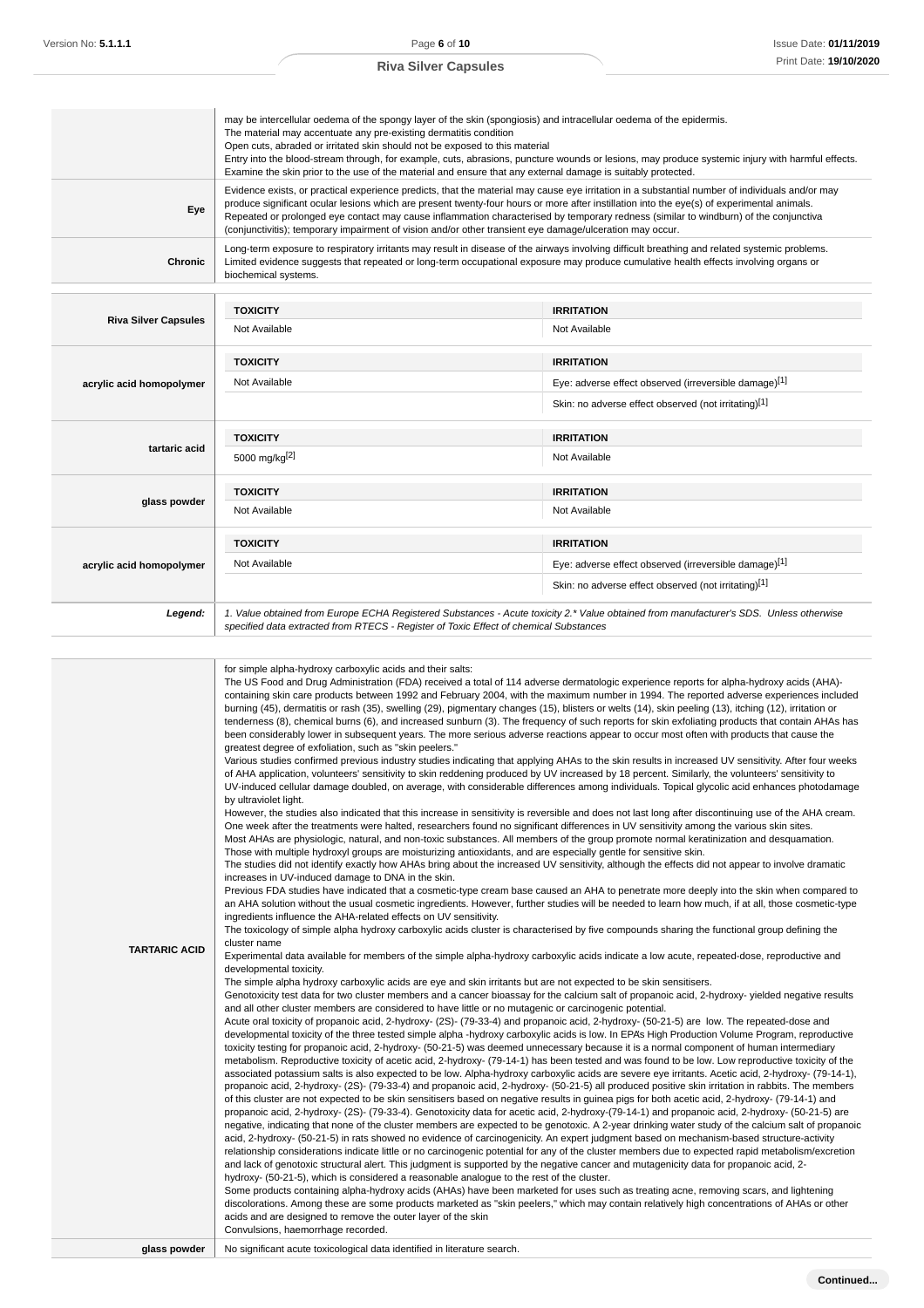the control of the control of

# **Riva Silver Capsules**

| <b>ACRYLIC ACID</b><br><b>HOMOPOLYMER &amp; TARTARIC</b><br>ACID | Asthma-like symptoms may continue for months or even years after exposure to the material ceases. This may be due to a non-allergenic<br>condition known as reactive airways dysfunction syndrome (RADS) which can occur following exposure to high levels of highly irritating<br>compound. Key criteria for the diagnosis of RADS include the absence of preceding respiratory disease, in a non-atopic individual, with abrupt<br>onset of persistent asthma-like symptoms within minutes to hours of a documented exposure to the irritant. A reversible airflow pattern, on<br>spirometry, with the presence of moderate to severe bronchial hyperreactivity on methacholine challenge testing and the lack of minimal<br>lymphocytic inflammation, without eosinophilia, have also been included in the criteria for diagnosis of RADS. RADS (or asthma) following an<br>irritating inhalation is an infrequent disorder with rates related to the concentration of and duration of exposure to the irritating substance.<br>Industrial bronchitis, on the other hand, is a disorder that occurs as result of exposure due to high concentrations of irritating substance (often<br>particulate in nature) and is completely reversible after exposure ceases. The disorder is characterised by dyspnea, cough and mucus<br>production.                                                                                                                                                                                                                                                                                                                                                                                                                                                                                                                                                                                                                                                                                                                                                                                                                                                                                                                                                                                                                                                                                                                                                                                                                                                                                                                                                                                                                                                                                                                                                                                                                                                                                                                                                                                                                                                                                                                                                                                                                                                                                                                                                                                                                                                                                                                                                                                                                                                                                                                                                                                                                                                                                                                                                                                                                                                                                                                                                                                                                                                                                                                                                                                                                                                                                                                                                                                                                                                                                                                                                                                                                                                                                                                                                                                                                                                                                                                                                                                                                                                                                                                                                                                                                                                                                                                                                                                                                                                                                                                                                                                                                                                                                                                                                                                                                                                                                                                                                                                                                                                                                                                              |   |
|------------------------------------------------------------------|----------------------------------------------------------------------------------------------------------------------------------------------------------------------------------------------------------------------------------------------------------------------------------------------------------------------------------------------------------------------------------------------------------------------------------------------------------------------------------------------------------------------------------------------------------------------------------------------------------------------------------------------------------------------------------------------------------------------------------------------------------------------------------------------------------------------------------------------------------------------------------------------------------------------------------------------------------------------------------------------------------------------------------------------------------------------------------------------------------------------------------------------------------------------------------------------------------------------------------------------------------------------------------------------------------------------------------------------------------------------------------------------------------------------------------------------------------------------------------------------------------------------------------------------------------------------------------------------------------------------------------------------------------------------------------------------------------------------------------------------------------------------------------------------------------------------------------------------------------------------------------------------------------------------------------------------------------------------------------------------------------------------------------------------------------------------------------------------------------------------------------------------------------------------------------------------------------------------------------------------------------------------------------------------------------------------------------------------------------------------------------------------------------------------------------------------------------------------------------------------------------------------------------------------------------------------------------------------------------------------------------------------------------------------------------------------------------------------------------------------------------------------------------------------------------------------------------------------------------------------------------------------------------------------------------------------------------------------------------------------------------------------------------------------------------------------------------------------------------------------------------------------------------------------------------------------------------------------------------------------------------------------------------------------------------------------------------------------------------------------------------------------------------------------------------------------------------------------------------------------------------------------------------------------------------------------------------------------------------------------------------------------------------------------------------------------------------------------------------------------------------------------------------------------------------------------------------------------------------------------------------------------------------------------------------------------------------------------------------------------------------------------------------------------------------------------------------------------------------------------------------------------------------------------------------------------------------------------------------------------------------------------------------------------------------------------------------------------------------------------------------------------------------------------------------------------------------------------------------------------------------------------------------------------------------------------------------------------------------------------------------------------------------------------------------------------------------------------------------------------------------------------------------------------------------------------------------------------------------------------------------------------------------------------------------------------------------------------------------------------------------------------------------------------------------------------------------------------------------------------------------------------------------------------------------------------------------------------------------------------------------------------------------------------------------------------------------------------------------------------------------------------------------------------------------------------------------------------------------------------------------------------------------------------------------------------------------------------------------------------------------------------------------------------------------------------------------------------------------------------------------------------------------------------------------------------------------------------------------------------------------------------------------------------------------------------------------------------------------------------------------------------------------------------------------------------------------------------------------------------------------------------------------------------------------------------------------------------------------------------------------------------------------------------------------------------------------------------------------------------------------------------------------------------------------------------------------------------------|---|
| <b>ACRYLIC ACID</b><br><b>HOMOPOLYMER</b>                        | Polycarboxylates are of low toxicity by all exposure routes examined.<br>Homopolymers (P-AA) are of low acute toxicity to the rat (LD50 > 5 g/kg bw/d) and are not irritating to the rabbit's skin and, at the most, slightly<br>irritating to the eye. Further P-AA has no sensitising potential.<br>The adverse effect after repeated inhalation dosing (91-d/rat) was a mild, reversible pulmonary irritation. This effect is considered as not<br>substance related owing to the physical property of the respirable dust, which caused local and not systemic lung effects.<br>There was neither evidence for a genotoxic potential of PAA using a variety of genetic endpoints in-vitro and in-vivo, nor for developmental<br>toxicity or reprotoxicity in the rat. Based upon the available data, it is considered that exposure to polycarboxylates does not imply any<br>particular hazard to humans<br>The Cosmetic Ingredient Review (CIR) Expert Panel noted that these crosslinked alkyl acrylates are macromolecules that are not expected to<br>pass through the stratum corneum of the skin, so significant dermal absorption is not expected. Therefore, topically applied cosmetics are not<br>expected to result in systemic or reproductive and developmental toxicity or to have genotoxic or carcinogenic effects upon use.<br>The Panel noted that cosmetic products containing these ingredients are reportedly used around the eyes, on the lips, and on other mucous<br>membranes. Thus, crosslinked alkyl acrylates could be absorbed systemically through the relatively moist, n stratum cornea of the conjunctiva,<br>lips, and other mucous membranes, and through ingestion when applied to the lips. However, the Panel noted that any absorption through healthy<br>intact mucous membranes is likely to be not significant, primarily because of the relatively large molecular sizes. Furthermore, the chemically<br>inert nature of the polymers precludes degradation to smaller absorbable species.<br>Absorption of the polymers and their residual monomers in cosmetic products also would be limited after application to the lips or eye area based<br>on the relatively small fractions of the applied products that might be inadvertently ingested or make direct contact with the conjunctiva.<br>The Carbomers (Carbopols) are synthetic, high molecular weight, nonlinear polymers of acrylic acid, cross-linked with a polyalkenyl polyether.<br>The Carbomer polymers are used in cosmetics and emulsifying agents at concentrations up to 50%. Acute oral animal studies showed that<br>Carbomers-910, -934, -934P, -940, and -941 have low toxicities when ingested. Rabbits showed minimal skin irritation and zero to moderate eye<br>irritation when tested with Carbomers-910 and -934. Subchronic feeding of rats and dogs with Carbomer-934 in the diet resulted in lower than<br>normal body weights, but no pathological changes were observed. Dogs chronically fed Carbomer-934P manifested gastrointestinal irritation and<br>marked pigment deposition within Kupffer cells of the liver. Clinical studies with Carbomers showed that these polymers have low potential for<br>skin irritation and sensitization at concentrations up to 100%. Carbomer-934 demonstrated low potential for phototoxicity and photo-contact<br>allergenicity. On the basis of the available information presented and as qualified in the report, it is concluded that the Carbomers are safe as<br>cosmetic ingredients.<br>Little toxicity data is available for acrylic crosspolymers; the acute dermal and oral toxicity data that were found indicated that these ingredients<br>are not very toxic. The little genotoxicity data that were available reported negative results in Ames tests. Carcinogenicity data were not found in<br>the published literature for the polymers, but data were available for the monomers.<br>In an alternative method study, acrylates/vinyl neodecanoate crosspolymer was predicted to be a non-irritant. The non-human studies reported<br>no to slight irritation with undiluted and weak sensitization with 2% aq., acrylates/C10-30 alkyl acrylate crosspolymer, no irritation with acrylates<br>crosspolymer at 30% in olive oil, and no irritation or sensitization with sodium acrylates crosspolymer-2 (concentration not specified). Mostly,<br>human testing with undiluted acrylates/C10-30 alkyl acrylate crosspolymer, acrylates crosspolymer, and acrylates/ethylhexyl acrylate<br>crosspolymer, up to 2.5% aq. acrylates/vinyl isodecanoate crosspolymer, 1% aq. dilutions of formulations containing 2% acrylates/vinyl<br>neodecanoate crosspolymer, and formulations containing up to 2.6% lauryl methacrylate/glycol dimethacrylate crosspolymers do not indicate any<br>dermal irritation or sensitization. The only exception was a weak irritant response noted during an intensified Shelanski human repeated insult<br>patch test (HRIPT) with undiluted acrylates/C10-30 alkyl acrylate crosspolymer.<br>Alternative test methods for ocular irritation indicated that acrylates/vinyl isodecanoate crosspolymer and a formulation containing 1% lauryl<br>methacrylate/glycol dimethacrylate crosspolymer are not likely ocular irritants. In studies using rabbits, undiluted acrylates/C10-30 alkyl acrylate<br>crosspolymer produced minimal to moderate irritation, and it was considered a borderline irritant in unrinsed rabbit eyes. Acrylates crosspolymer,<br>at 50% in olive oil, and sodium acrylates crosspolymer-2 did not appear to be ocular irritants in rabbit eyes. Two different risk assessments<br>evaluating the carcinogenic endpoint for benzene that may be present in acrylates/ C10-30 alkyl acrylates crosspolymer resulted in different<br>lifetime risk. One found that the risk was within the range associated with a 10exp 6 cancer risk, while the other reported a 20-fold greater risk.<br>Final Safety Assessment: Crosslinked Alkyl Acrylates as Used in Cosmetics. Nov 2011<br>Cosmetic Ingredient Review (CIR) Expert Panel<br>http://ntp.niehs.nih.gov/ntp/roc/nominations/2013/publiccomm/attachmentcir_508.pdf<br>The substance is classified by IARC as Group 3:<br>NOT classifiable as to its carcinogenicity to humans.<br>Evidence of carcinogenicity may be inadequate or limited in animal testing. |   |
| <b>Acute Toxicity</b>                                            | ×<br>Carcinogenicity                                                                                                                                                                                                                                                                                                                                                                                                                                                                                                                                                                                                                                                                                                                                                                                                                                                                                                                                                                                                                                                                                                                                                                                                                                                                                                                                                                                                                                                                                                                                                                                                                                                                                                                                                                                                                                                                                                                                                                                                                                                                                                                                                                                                                                                                                                                                                                                                                                                                                                                                                                                                                                                                                                                                                                                                                                                                                                                                                                                                                                                                                                                                                                                                                                                                                                                                                                                                                                                                                                                                                                                                                                                                                                                                                                                                                                                                                                                                                                                                                                                                                                                                                                                                                                                                                                                                                                                                                                                                                                                                                                                                                                                                                                                                                                                                                                                                                                                                                                                                                                                                                                                                                                                                                                                                                                                                                                                                                                                                                                                                                                                                                                                                                                                                                                                                                                                                                                                                                                                                                                                                                                                                                                                                                                                                                                                                                                                                                                                       | × |
| <b>Skin Irritation/Corrosion</b>                                 | ✔<br>Reproductivity                                                                                                                                                                                                                                                                                                                                                                                                                                                                                                                                                                                                                                                                                                                                                                                                                                                                                                                                                                                                                                                                                                                                                                                                                                                                                                                                                                                                                                                                                                                                                                                                                                                                                                                                                                                                                                                                                                                                                                                                                                                                                                                                                                                                                                                                                                                                                                                                                                                                                                                                                                                                                                                                                                                                                                                                                                                                                                                                                                                                                                                                                                                                                                                                                                                                                                                                                                                                                                                                                                                                                                                                                                                                                                                                                                                                                                                                                                                                                                                                                                                                                                                                                                                                                                                                                                                                                                                                                                                                                                                                                                                                                                                                                                                                                                                                                                                                                                                                                                                                                                                                                                                                                                                                                                                                                                                                                                                                                                                                                                                                                                                                                                                                                                                                                                                                                                                                                                                                                                                                                                                                                                                                                                                                                                                                                                                                                                                                                                                        | × |
| <b>Serious Eye Damage/Irritation</b>                             | ✔<br><b>STOT - Single Exposure</b>                                                                                                                                                                                                                                                                                                                                                                                                                                                                                                                                                                                                                                                                                                                                                                                                                                                                                                                                                                                                                                                                                                                                                                                                                                                                                                                                                                                                                                                                                                                                                                                                                                                                                                                                                                                                                                                                                                                                                                                                                                                                                                                                                                                                                                                                                                                                                                                                                                                                                                                                                                                                                                                                                                                                                                                                                                                                                                                                                                                                                                                                                                                                                                                                                                                                                                                                                                                                                                                                                                                                                                                                                                                                                                                                                                                                                                                                                                                                                                                                                                                                                                                                                                                                                                                                                                                                                                                                                                                                                                                                                                                                                                                                                                                                                                                                                                                                                                                                                                                                                                                                                                                                                                                                                                                                                                                                                                                                                                                                                                                                                                                                                                                                                                                                                                                                                                                                                                                                                                                                                                                                                                                                                                                                                                                                                                                                                                                                                                         | ✔ |
| <b>Respiratory or Skin</b><br>sensitisation                      | ×<br><b>STOT - Repeated Exposure</b>                                                                                                                                                                                                                                                                                                                                                                                                                                                                                                                                                                                                                                                                                                                                                                                                                                                                                                                                                                                                                                                                                                                                                                                                                                                                                                                                                                                                                                                                                                                                                                                                                                                                                                                                                                                                                                                                                                                                                                                                                                                                                                                                                                                                                                                                                                                                                                                                                                                                                                                                                                                                                                                                                                                                                                                                                                                                                                                                                                                                                                                                                                                                                                                                                                                                                                                                                                                                                                                                                                                                                                                                                                                                                                                                                                                                                                                                                                                                                                                                                                                                                                                                                                                                                                                                                                                                                                                                                                                                                                                                                                                                                                                                                                                                                                                                                                                                                                                                                                                                                                                                                                                                                                                                                                                                                                                                                                                                                                                                                                                                                                                                                                                                                                                                                                                                                                                                                                                                                                                                                                                                                                                                                                                                                                                                                                                                                                                                                                       | × |

Legend:  $\mathsf{X}$  – Data either not available or does not fill the criteria for classification

 $\blacktriangleright$  – Data available to make classification

 $\pmb{\times}$  $\overline{\mathbf{x}}$ 

# **SECTION 12 Ecological information**

**Toxicity**

|                             | Endpoint         | <b>Test Duration (hr)</b> | <b>Species</b> | Value            | Source           |
|-----------------------------|------------------|---------------------------|----------------|------------------|------------------|
| <b>Riva Silver Capsules</b> | Not<br>Available | Not Available             | Not Available  | Not<br>Available | Not<br>Available |
|                             | Endpoint         | <b>Test Duration (hr)</b> | <b>Species</b> | Value            | Source           |
| acrylic acid homopolymer    | LC50             | 96                        | Fish           | 27mg/L           | $\overline{2}$   |
|                             |                  |                           |                |                  |                  |

**Mutagenicity X** Aspiration Hazard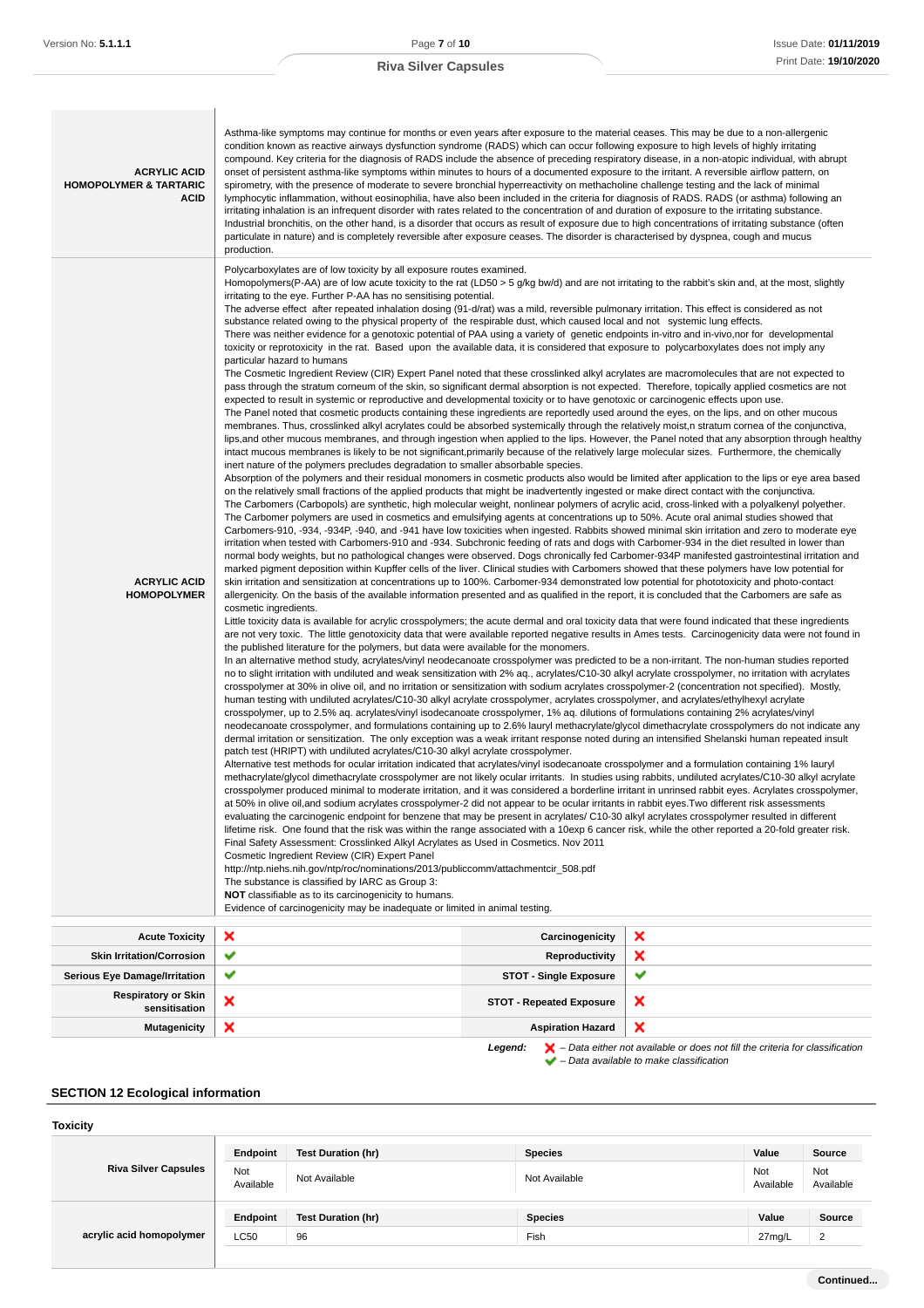|                          | <b>EC50</b>      | 48                        | Crustacea                                                                                                                                                                                                                                                                                | 47mg/L           | $\overline{c}$   |
|--------------------------|------------------|---------------------------|------------------------------------------------------------------------------------------------------------------------------------------------------------------------------------------------------------------------------------------------------------------------------------------|------------------|------------------|
|                          | EC50             | 72                        | Algae or other aquatic plants                                                                                                                                                                                                                                                            | $0.75$ mg/L      | $\overline{2}$   |
|                          | <b>NOEC</b>      | 72                        | Algae or other aquatic plants                                                                                                                                                                                                                                                            | $0.03$ mg/L      | $\overline{2}$   |
|                          | Endpoint         | <b>Test Duration (hr)</b> | <b>Species</b>                                                                                                                                                                                                                                                                           | Value            | <b>Source</b>    |
|                          | <b>LC50</b>      | 96                        | Fish                                                                                                                                                                                                                                                                                     | $>100$ mg/L      | 2                |
|                          | <b>EC50</b>      | 48                        | Crustacea                                                                                                                                                                                                                                                                                | 93.313mg/L       | 2                |
| tartaric acid            | <b>EC50</b>      | 72                        | Algae or other aguatic plants                                                                                                                                                                                                                                                            | 51.404mg/L       | 2                |
|                          | EC <sub>0</sub>  | 32                        | Crustacea                                                                                                                                                                                                                                                                                | 135mg/L          | 2                |
|                          | <b>NOEC</b>      | 72                        | Algae or other aquatic plants                                                                                                                                                                                                                                                            | 3.125mg/L        | $\overline{2}$   |
|                          | Endpoint         | <b>Test Duration (hr)</b> | <b>Species</b>                                                                                                                                                                                                                                                                           | Value            | <b>Source</b>    |
| glass powder             | Not<br>Available | Not Available             | Not Available                                                                                                                                                                                                                                                                            | Not<br>Available | Not<br>Available |
|                          | <b>Endpoint</b>  | <b>Test Duration (hr)</b> | <b>Species</b>                                                                                                                                                                                                                                                                           | Value            | Source           |
|                          | <b>LC50</b>      | 96                        | Fish                                                                                                                                                                                                                                                                                     | 27mg/L           | 2                |
| acrylic acid homopolymer | EC50             | 48                        | Crustacea                                                                                                                                                                                                                                                                                | 47mg/L           | 2                |
|                          | EC50             | 72                        | Algae or other aquatic plants                                                                                                                                                                                                                                                            | $0.75$ mg/L      | 2                |
|                          | <b>NOEC</b>      | 72                        | Algae or other aquatic plants                                                                                                                                                                                                                                                            | $0.03$ mg/L      | $\overline{2}$   |
| Legend:                  |                  |                           | Extracted from 1. IUCLID Toxicity Data 2. Europe ECHA Registered Substances - Ecotoxicological Information - Aquatic Toxicity 3. EPIWIN Suite<br>V3.12 (QSAR) - Aquatic Toxicity Data (Estimated) 4. US EPA, Ecotox database - Aquatic Toxicity Data 5. ECETOC Aquatic Hazard Assessment |                  |                  |

**DO NOT** discharge into sewer or waterways.

#### **Persistence and degradability**

| Ingredient               | Persistence: Water/Soil | Persistence: Air |
|--------------------------|-------------------------|------------------|
| acrylic acid homopolymer | LOW                     | LOW              |
| tartaric acid            | LOW                     | LOW              |
| acrylic acid homopolymer | LOW                     | LOW              |

# **Bioaccumulative potential**

| Ingredient               | Bioaccumulation           |
|--------------------------|---------------------------|
| acrylic acid homopolymer | LOW (LogKOW = $0.4415$ )  |
| tartaric acid            | LOW (LogKOW = $-1.0017$ ) |
| acrylic acid homopolymer | LOW (LogKOW = $0.4415$ )  |

#### **Mobility in soil**

| Ingredient               | <b>Mobility</b>      |
|--------------------------|----------------------|
| acrylic acid homopolymer | $HIGH (KOC = 1.201)$ |
| tartaric acid            | $HIGH (KOC = 1)$     |
| acrylic acid homopolymer | $HIGH (KOC = 1.201)$ |

#### **SECTION 13 Disposal considerations**

| DO NOT allow wash water from cleaning or process equipment to enter drains.<br>It may be necessary to collect all wash water for treatment before disposal.<br>In all cases disposal to sewer may be subject to local laws and regulations and these should be considered first.<br>Product / Packaging disposal<br>• Where in doubt contact the responsible authority.<br>Consult State Land Waste Management Authority for disposal. | Waste treatment methods |                                         |
|----------------------------------------------------------------------------------------------------------------------------------------------------------------------------------------------------------------------------------------------------------------------------------------------------------------------------------------------------------------------------------------------------------------------------------------|-------------------------|-----------------------------------------|
|                                                                                                                                                                                                                                                                                                                                                                                                                                        |                         | Bury residue in an authorised landfill. |

# **SECTION 14 Transport information**

| <b>Labels Required</b>  |                |  |
|-------------------------|----------------|--|
| <b>Marine Pollutant</b> | <b>NO</b>      |  |
| <b>HAZCHEM</b>          | Not Applicable |  |

# **Land transport (ADG): NOT REGULATED FOR TRANSPORT OF DANGEROUS GOODS**

# **Air transport (ICAO-IATA / DGR): NOT REGULATED FOR TRANSPORT OF DANGEROUS GOODS**

**Sea transport (IMDG-Code / GGVSee): NOT REGULATED FOR TRANSPORT OF DANGEROUS GOODS**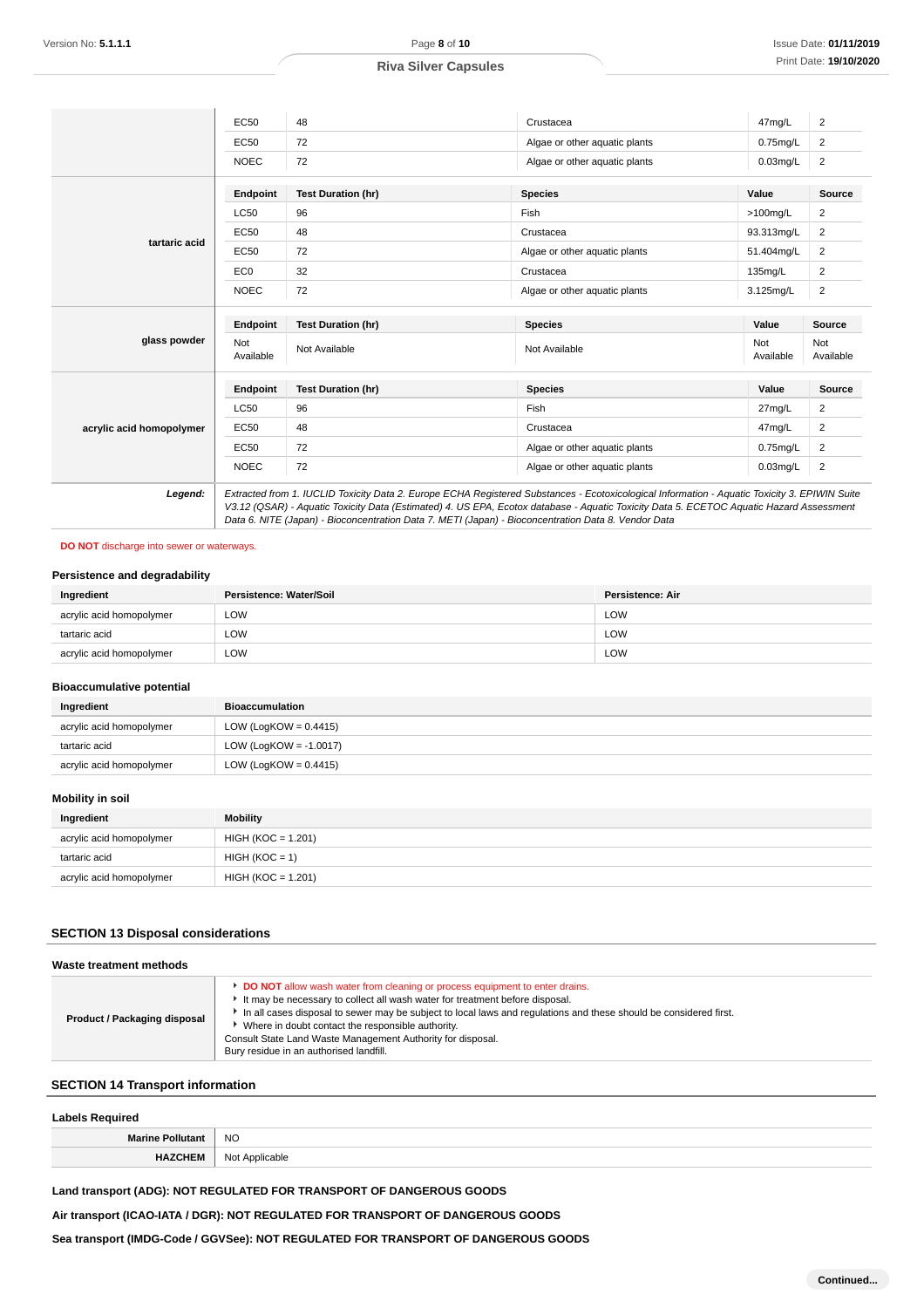**Transport in bulk according to Annex II of MARPOL and the IBC code**

Not Applicable

### **SECTION 15 Regulatory information**

# **Safety, health and environmental regulations / legislation specific for the substance or mixture**

| acrylic acid homopolymer is found on the following regulatory lists |                                                                                                  |
|---------------------------------------------------------------------|--------------------------------------------------------------------------------------------------|
| Australian Inventory of Industrial Chemicals (AIIC)                 | International Agency for Research on Cancer (IARC) - Agents Classified by the IARC<br>Monographs |
|                                                                     |                                                                                                  |
| tartaric acid is found on the following regulatory lists            |                                                                                                  |
| Australian Inventory of Industrial Chemicals (AIIC)                 |                                                                                                  |
| glass powder is found on the following regulatory lists             |                                                                                                  |
| Not Applicable                                                      |                                                                                                  |
| acrylic acid homopolymer is found on the following regulatory lists |                                                                                                  |
| Australian Inventory of Industrial Chemicals (AIIC)                 | International Agency for Research on Cancer (IARC) - Agents Classified by the IARC<br>Monographs |

#### **National Inventory Status**

| <b>National Inventory</b>      | <b>Status</b>                                                                                                                                                                                            |  |  |
|--------------------------------|----------------------------------------------------------------------------------------------------------------------------------------------------------------------------------------------------------|--|--|
| Australia - AIIC               | Yes                                                                                                                                                                                                      |  |  |
| Australia - Non-Industrial Use | No (acrylic acid homopolymer; tartaric acid; acrylic acid homopolymer)                                                                                                                                   |  |  |
| Canada - DSL                   | Yes                                                                                                                                                                                                      |  |  |
| Canada - NDSL                  | No (acrylic acid homopolymer; tartaric acid; acrylic acid homopolymer)                                                                                                                                   |  |  |
| China - IECSC                  | Yes                                                                                                                                                                                                      |  |  |
| Europe - EINEC / ELINCS / NLP  | No (acrylic acid homopolymer; acrylic acid homopolymer)                                                                                                                                                  |  |  |
| Japan - ENCS                   | Yes                                                                                                                                                                                                      |  |  |
| Korea - KECI                   | Yes                                                                                                                                                                                                      |  |  |
| New Zealand - NZIoC            | Yes                                                                                                                                                                                                      |  |  |
| Philippines - PICCS            | Yes                                                                                                                                                                                                      |  |  |
| <b>USA - TSCA</b>              | Yes                                                                                                                                                                                                      |  |  |
| Taiwan - TCSI                  | Yes                                                                                                                                                                                                      |  |  |
| Mexico - INSQ                  | Yes                                                                                                                                                                                                      |  |  |
| Vietnam - NCI                  | Yes                                                                                                                                                                                                      |  |  |
| Russia - ARIPS                 | Yes                                                                                                                                                                                                      |  |  |
| Legend:                        | Yes = All CAS declared ingredients are on the inventory<br>No = One or more of the CAS listed ingredients are not on the inventory and are not exempt from listing(see specific ingredients in brackets) |  |  |

# **SECTION 16 Other information**

| <b>Revision</b> | 1/2019             |
|-----------------|--------------------|
| Date            | 01.                |
| w               |                    |
| _____           | 201<br>$\sim$<br>. |

#### **SDS Version Summary**

| Version | <b>Issue Date</b> | <b>Sections Updated</b>                                                        |
|---------|-------------------|--------------------------------------------------------------------------------|
| 4.1.1.1 | 18/03/2016        | Storage (suitable container)                                                   |
| 5.1.1.1 | 01/11/2019        | One-off system update. NOTE: This may or may not change the GHS classification |

#### **Other information**

Classification of the preparation and its individual components has drawn on official and authoritative sources as well as independent review by SDI Limited using available literature references.

The SDS is a Hazard Communication tool and should be used to assist in the Risk Assessment. Many factors determine whether the reported Hazards are Risks in the workplace or other settings. Risks may be determined by reference to Exposures Scenarios. Scale of use, frequency of use and current or available engineering controls must be considered.

#### **Definitions and abbreviations**

PC-TWA: Permissible Concentration-Time Weighted Average PC-STEL: Permissible Concentration-Short Term Exposure Limit

IARC: International Agency for Research on Cancer

ACGIH: American Conference of Governmental Industrial Hygienists

STEL: Short Term Exposure Limit

TEEL: Temporary Emergency Exposure Limit。 IDLH: Immediately Dangerous to Life or Health Concentrations

OSF: Odour Safety Factor

NOAEL :No Observed Adverse Effect Level

LOAEL: Lowest Observed Adverse Effect Level TLV: Threshold Limit Value

LOD: Limit Of Detection